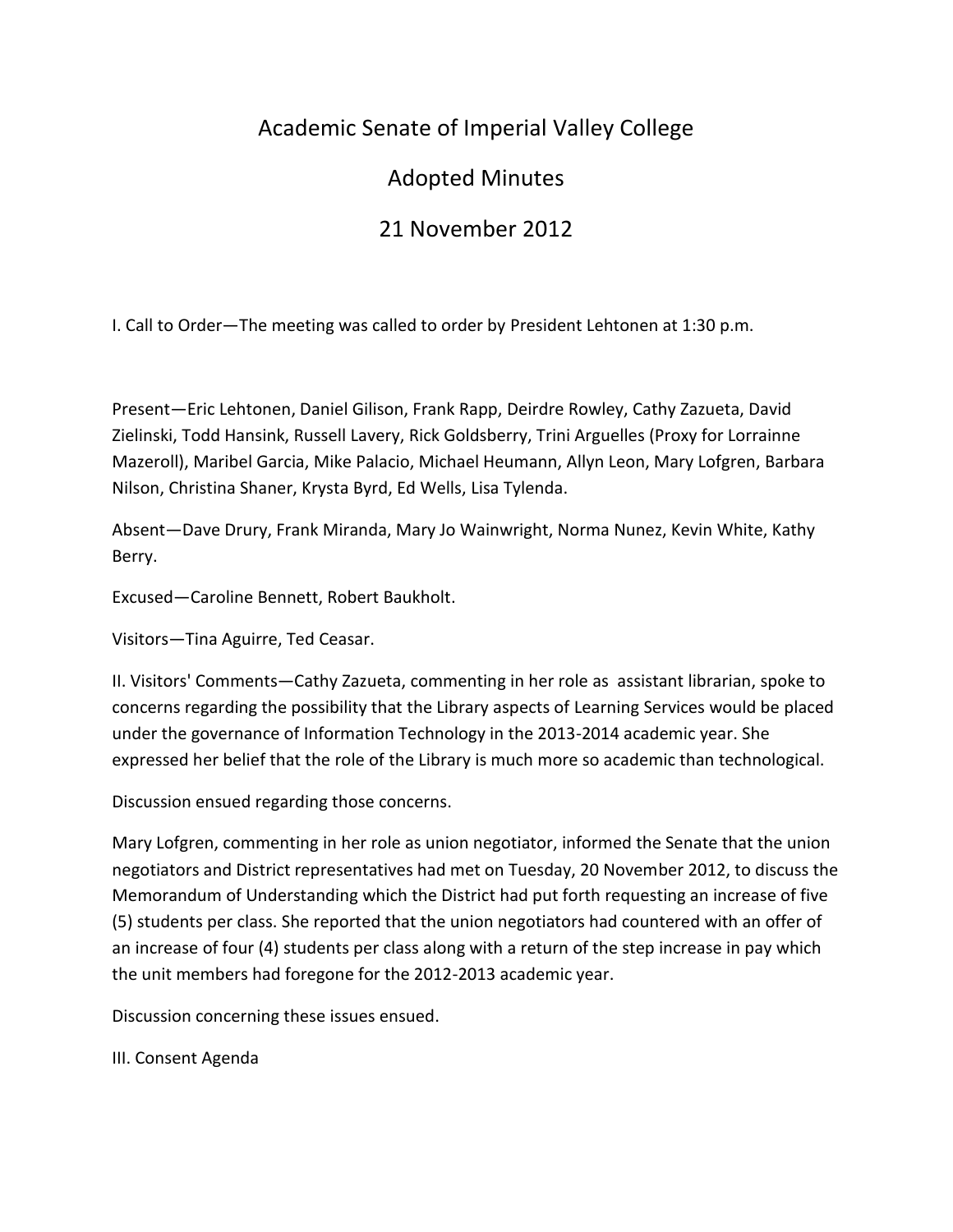1. M/S/C (Leon/Nilson) to approve the Academic Senate minutes of 7 November 2012, the Curriculum Committee minutes of 1 November 2012, and the Recommendations to the President 1 November 2012.

IV. Reports

1. President—President Lehtonen stated his belief that there should be a more significant administrative presence during evacuation drills such as the one conducted earlier today, Wednesday, 21 November 2012.

President Lehtonen wished all in attendance to have a happy Thanksgiving Day.

President Lehtonen reported that he had attended the Fall Plenary Session for the California Community Colleges and that common core success standards had been widely discussed at the session. He further stated that he had proposed that smaller, rural California community colleges form a caucus and that, thus far, Academic Senate representatives from four of the colleges he had contacted had responded in the affirmative.

2. Past President—There was no Past President report.

3. Treasurer—Treasurer Christina Shaner reported that there had been no expenses on any new business. She further stated that the Senate's year to date expenditures amount to \$19,628.46, leaving a balance of \$40,806.97.

4. Associate Student Government—Lisa Tylenda reported that the Associated Student Government will be hosting a pie eating contest on Tuesday, 27 November 2012 and a talent show on Thursday, 29 November 2012. Both events will be held during Campus Hour. She further reported that at the request of Vice President for Business Services John Lau, the ASG would be conducting a survey of students regarding class attendance for the purpose of gathering data to be used to assess IVC FTES.

5. Part Time—There was no Part Time faculty report.

6. Curriculum Committee—Curriculum Committee Chairman Michael Heumann reported that during the regularly scheduled meeting of Thursday, 15 November 2012, work had progressed on approving Program Learning Outcomes for the IVC Curricunet page and that approval of three transfer degrees had been completed while nine more transfer degrees were projected to be completed during the Spring 2013 semester.

7. Distance Education—Distance Education Coordinator David Zielinski reported that the Distance Education Committee will meet next week to discuss evaluation of on-line courses and revisions to the on-line course creation process. Distance Education Coordinator Zielinski also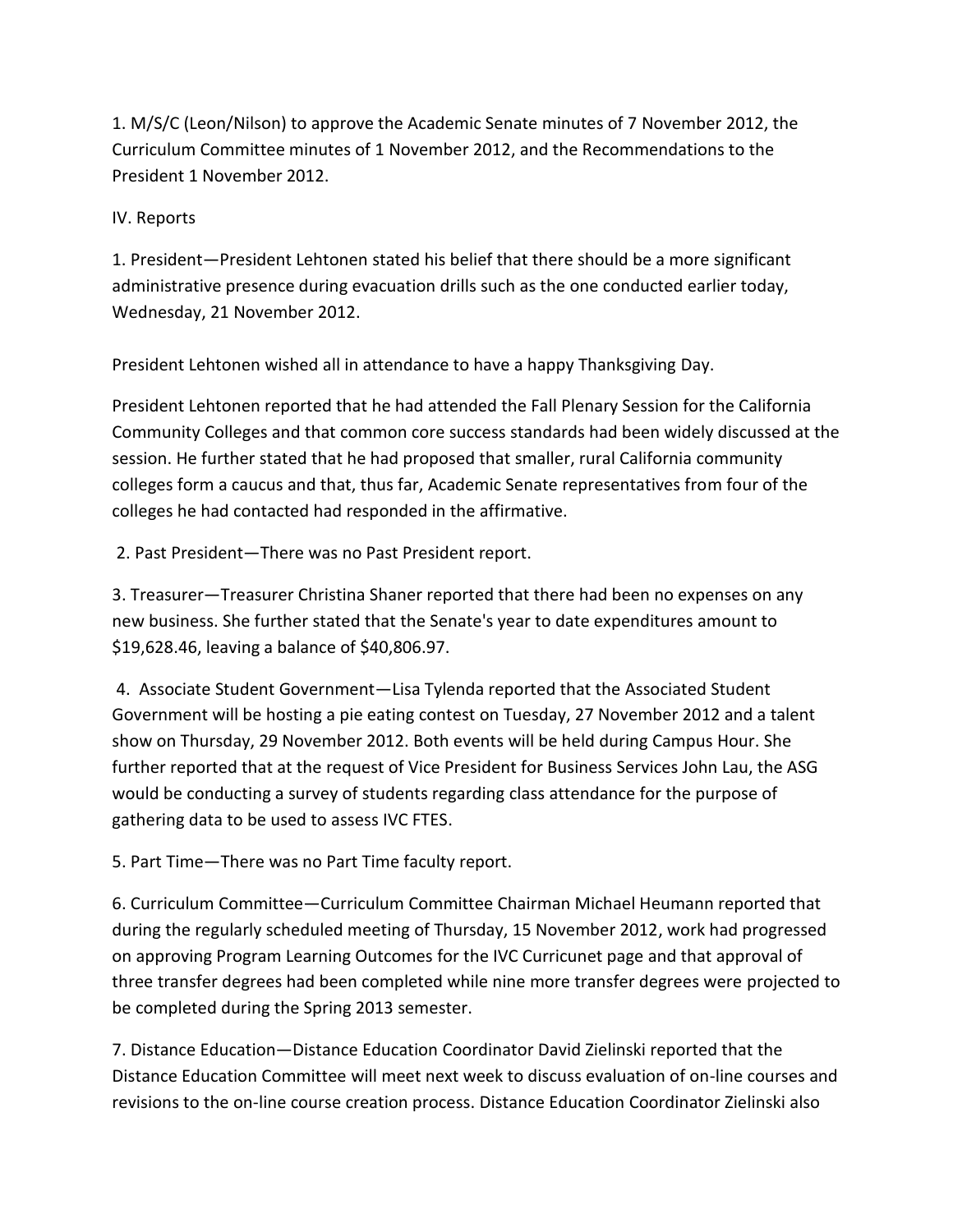reported that the Chancellor's Office has not yet returned a response to the IVC substantive change document. He further stated that he shall be taking part in a webinar on Monday, 10 December 2012, on new rules, regulations, and procedures for distance education classes and another webinar on Thursday, 13 December 2012, regarding a recent Distance Education consortium.

8. CART—Continuous Accreditation Readiness team Co-chair Trini Arguelles reported that the "IVC Reaffirmation of Accreditation Self Study" was in the last stages of being edited following a two-year collaborative effort to complete. He further commented that those who collaborated on the document had worked as a strong, cohesive group with him and co-chair Brian McNeece.

9. New Faculty—Ed Wells reported that a class for faculty development had been scheduled for 5 August 2013 through 9 August 2013 with a focus on adult education. He further stated that a series of videos were being produced for IVC faculty orientation.

### V. Action Items

1. IVC Reaffirmation of Accreditation Self Study

M/S/C (Heumann/Zazueta) to accept the "IVC Reaffirmation of Accreditation Self Study" as presented.

Discussion ensued, including concerns regarding the process and possible ways to improve on said process for future self-studies.

#### VI. Discussion

1. Administrator Evaluation Implementation—President Lehtonen reminded the Senate that the form for evaluating administrators had been approved at the last Senate meeting and that the purpose of the current discussion was to move towards approval of a process for said evaluations.

Discussion ensued, including concerns over which administrators would be evaluated, the value of having signed or unsigned evaluations, and methods of conducting the evaluations for greatest effectiveness.

2. FCMAT Report—Vice President Gilison reported that the ad hoc Senate FCMAT Response Committee had met twice in order to be best prepared to respond to the report when it is made public in its final version. He further reported that a draft of the report had been sent to the college, and that Superintendent/President Victor Jaime had shared the draft with the Executive Committee, as is his prerogative. Vice President Gilison added that he had